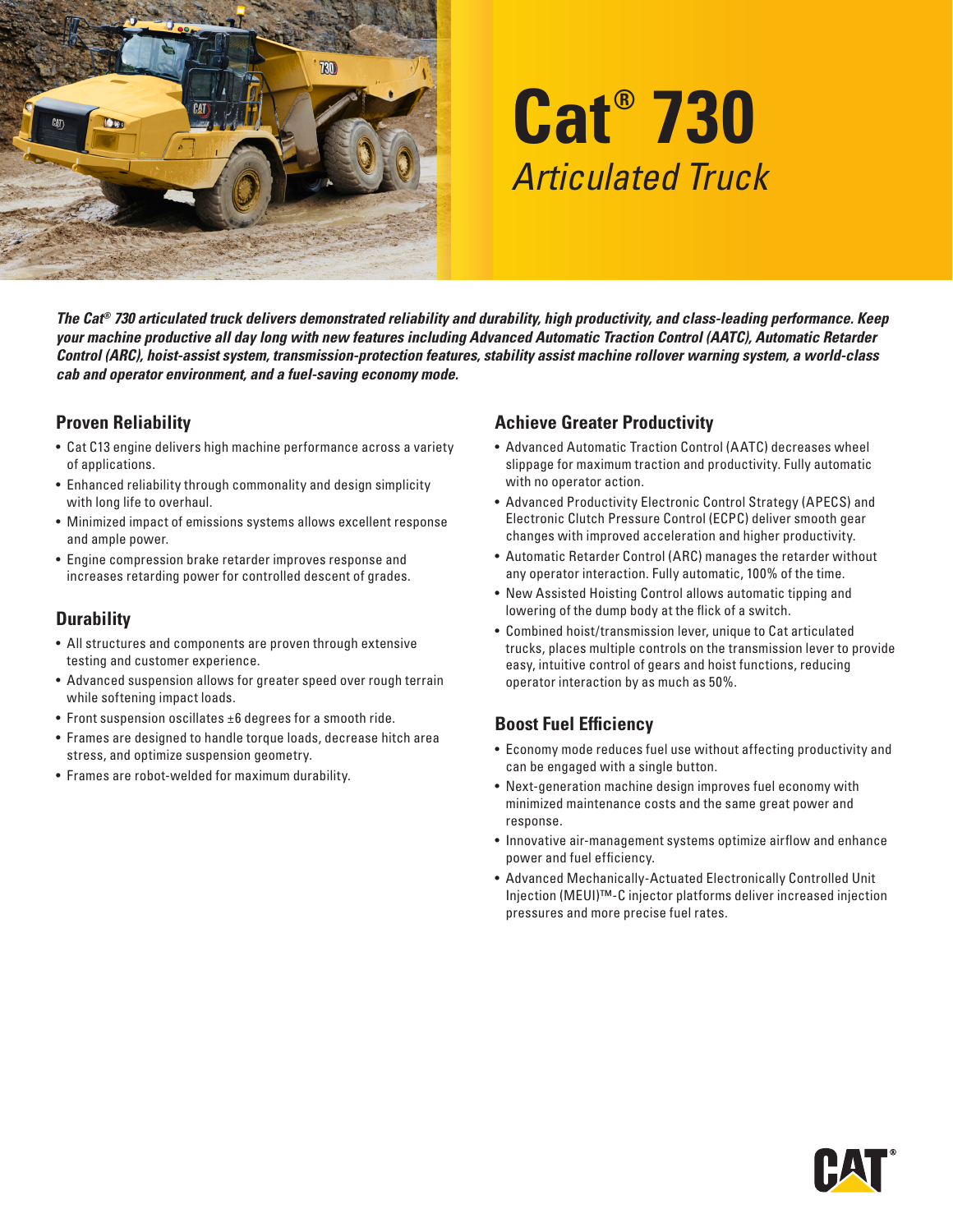#### **Easy, Comfortable Operator Environment**

- New cab has 20% more interior space and is designed to make all aspects of machine operation as simple as possible for every operator.
- Cab is 4 dB quieter for a more comfortable working environment.
- Increased glass area optimizes operator and trainer visibility.
- Newly styled and updated dash puts controls within easy reach and features LED-illuminated rocker switches.
- Simple, intuitive control and display layouts allow the operator to focus on safe machine operation while maintaining productivity.
- Updated touchscreen display allows for easy monitoring and adjustment of systems.
- Make and receive hands-free calls via the optional Bluetooth® equipped stereo.
- Improved automatic climate control system makes maintaining the desired temperature easier.
- Increased and improved storage prevents cabin clutter.

#### **Technology That Gets Work Done**

- Integrated systems give you the ability to make timely, fact-based decisions to maximize efficiency, improve productivity, and lower costs.
- Product Link™ system connects to the machine wirelessly, allowing you to monitor location, hours, fuel use, productivity, idle time, and diagnostic codes.
- Payload technology allows operators to view real-time load weights on the integrated display.
- External payload indicator lights alert the loader when to stop, reducing the risk of machine overloading.
- Stability assist software reports information via VisionLink®, increasing awareness of machine history if a rollover has occurred.

## **Built-In Safety Features**

- Cat Detect with Stability Assist provides audible and visual alerts to the operator if the machine approaches an unstable angle during operation to prevent body or cab rollover.
- Enter the machine safely with machine wakeup and new stairway lighting.
- Grab rail allows for easier and safer machine access.
- Operator-presence detection system applies parking brake if gear is engaged and operator is not seated.
- In-cab tertiary brake switch allows the operator to bring the machine to a safe stop in the unlikely event of both main and secondary brake circuits failing.
- Electro-hydraulic secondary steering activates automatically if low pressure is sensed in primary system.
- Hill Assist reduces potential roll-back on grades.
- Waiting brake applies the service brakes when neutral is selected and button is pressed, allowing quick and easy control of the machine while dumping and loading.

#### **Reduced Maintenance Costs**

- Durable design and easier servicing mean maximized uptime and reduced service costs.
- Universal joints are lubricated for life, eliminating any maintenance.
- Coolant formula improves component life by reducing corrosion.
- Entire machine is designed for greater ease of maintenance with side-tilting cab, electrically raised hood, access panels, and Cat Data Link connector.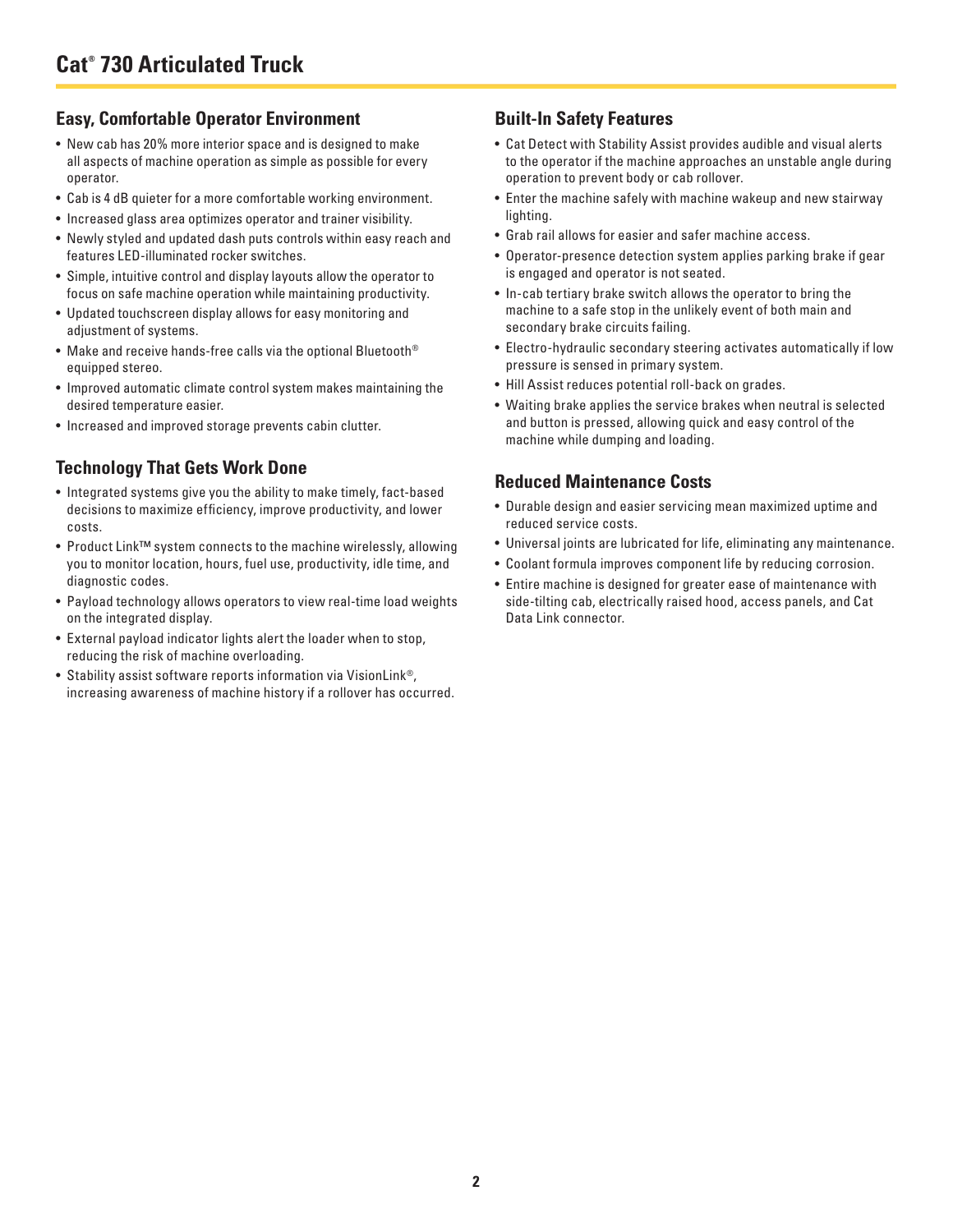## **Standard and Optional Equipment**

Standard and optional equipment may vary. Consult your Cat dealer for details.

|                                                                                                                                                                                  | <b>Standard Optional</b> |   |
|----------------------------------------------------------------------------------------------------------------------------------------------------------------------------------|--------------------------|---|
| <b>OPERATOR ENVIRONMENT</b>                                                                                                                                                      |                          |   |
| Air conditioning with R134a refrigerant                                                                                                                                          |                          |   |
| Combined gear selection and hoist control lever                                                                                                                                  | $\checkmark$             |   |
| Liquid Crystal Display (LCD)                                                                                                                                                     |                          |   |
| Mirrors, extensive arrangement for improved<br>visibility                                                                                                                        |                          |   |
| Mirrors, heated motorized                                                                                                                                                        |                          |   |
| Machine operation monitoring system                                                                                                                                              | ✓                        |   |
| Radio, Bluetooth stereo system                                                                                                                                                   |                          |   |
| Seats: operator - fully adjustable, air<br>suspension, retractable lap belt; trainer - padded<br>with retractable lap belt                                                       |                          |   |
| Seat, heated/cooled                                                                                                                                                              |                          |   |
| Operator seat belt, four-point                                                                                                                                                   |                          |   |
| Secondary steering, electro hydraulic                                                                                                                                            |                          |   |
| Sun visor                                                                                                                                                                        |                          |   |
| Tilt and telescopic steering wheel                                                                                                                                               |                          |   |
| Touchscreen display incorporating the rearview<br>camera video feed                                                                                                              |                          |   |
| Windshield wiper and washer, two speed,<br>intermittent (front)                                                                                                                  |                          |   |
| <b>TECHNOLOGY</b>                                                                                                                                                                |                          |   |
| <b>Cat Detect with Stability Assist</b>                                                                                                                                          |                          |   |
| Cat Production Measurement payload monitoring<br>system                                                                                                                          |                          | ✓ |
| Machine Security System (MSS)                                                                                                                                                    |                          |   |
| Product Link Elite: PLE641 (cellular)                                                                                                                                            |                          |   |
| Product Link Elite: PLE631 (satellite)                                                                                                                                           |                          |   |
| <b>ELECTRICAL AND LIGHTING</b>                                                                                                                                                   |                          |   |
| Batteries (x2) maintenance free                                                                                                                                                  | ✓                        |   |
| Cold weather start attachment                                                                                                                                                    |                          |   |
| Engine block heater                                                                                                                                                              |                          |   |
| Ether start                                                                                                                                                                      |                          |   |
| Electrical system: 24-volt, 10A 24- to 12-volt<br>converter                                                                                                                      | ✓                        |   |
| <b>Flashing LED beacon</b>                                                                                                                                                       |                          |   |
| Lighting systems: cab interior, two head lamps,<br>two width marker, two reversing, work light/cab<br>access light, two stop/tail lights, front and rear<br>direction indicators |                          |   |
| Main disconnect switch                                                                                                                                                           |                          |   |
| Roof-mounted High Intensity Discharge (HID)<br>work lights                                                                                                                       |                          |   |

|                                                                                             | <b>Standard Optional</b> |   |
|---------------------------------------------------------------------------------------------|--------------------------|---|
| <b>POWER TRAIN</b>                                                                          |                          |   |
| Auto shift six-speed forward and single-speed<br>reverse transmission                       | ✓                        |   |
| Cat C13 engine                                                                              |                          |   |
| CX31 transmission                                                                           |                          |   |
| Differentials: standard with automatic clutched<br>inter- and cross-axle differential locks |                          |   |
| Dual circuit oil immersed, enclosed brakes - all<br>wheels                                  |                          |   |
| Retarder: engine compression brake                                                          |                          |   |
| Three axle, six-wheel drive                                                                 |                          |   |
| <b>SAFETY</b>                                                                               |                          |   |
| Reverse alarm                                                                               |                          |   |
| Rearview camera                                                                             |                          |   |
| ROPS/FOPS cab                                                                               |                          |   |
| <b>GUARDS</b>                                                                               |                          |   |
| Axle                                                                                        |                          |   |
| Crankcase                                                                                   |                          |   |
| Radiator                                                                                    |                          |   |
| Rear window                                                                                 |                          |   |
| <b>OTHER</b>                                                                                |                          |   |
| Auto lube installation for automatic greasing of<br>bearings                                |                          |   |
| Bare chassis (no body) standard wheel base                                                  |                          |   |
| Bare chassis (no body) long wheel base                                                      |                          |   |
| <b>Body liners</b>                                                                          |                          |   |
| Cold weather coolant -51°C (-60°F)                                                          |                          |   |
| Exhaust heated body                                                                         |                          |   |
| <b>Fast fuel fill</b>                                                                       |                          |   |
| Fuel additive - anti-waxing                                                                 |                          | ✓ |
| Mud flaps: wheel arch and body mounted with<br>transportation tiebacks                      | ✓                        |   |
| Scissor tailgate                                                                            |                          | ✓ |
| S.O.S <sup>SM</sup> sampling valves                                                         | ✓                        |   |
| Sound suppression                                                                           |                          |   |
| Tires, six 23.5R25, radial                                                                  | ✓                        |   |
| Tires, six 750/65R25, radial                                                                |                          | ✓ |
| Vandalism protection: lockable caps                                                         | ✓                        |   |
| Wheel chocks                                                                                |                          | ✓ |